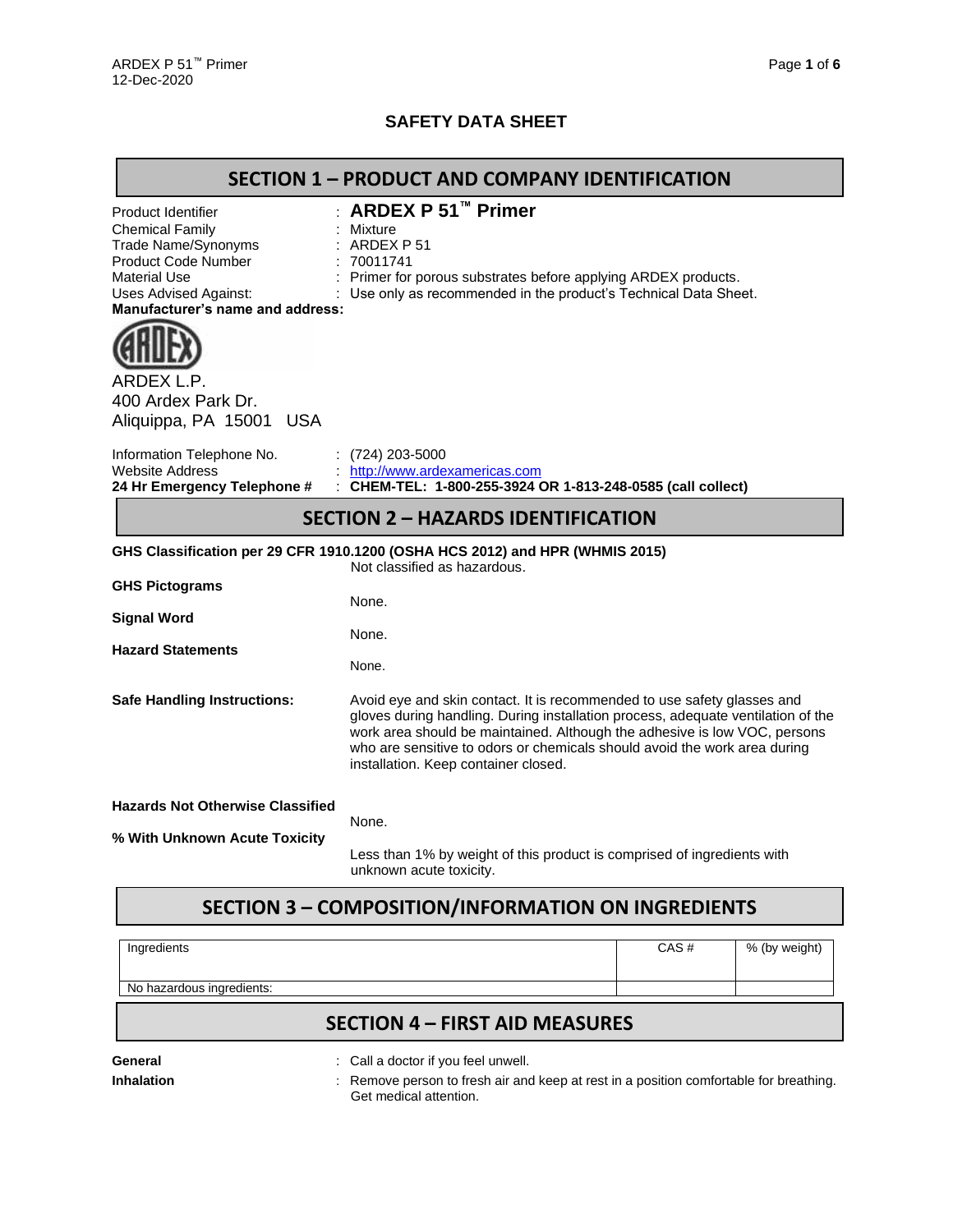| ARDEX P 51™ Primer<br>12-Dec-2020                                       | Page 2 of 6                                                                                                                                                                                                                                                                                                                                                                                  |
|-------------------------------------------------------------------------|----------------------------------------------------------------------------------------------------------------------------------------------------------------------------------------------------------------------------------------------------------------------------------------------------------------------------------------------------------------------------------------------|
| <b>Skin contact</b>                                                     | : Wash with plenty of soap and water. If irritations or symptoms develop, seek<br>medical attention/advice.                                                                                                                                                                                                                                                                                  |
| Eye contact                                                             | Rinse cautiously with water for several minutes. Remove contact lenses, if present<br>and easy to do. Continue rinsing. Get medical advice/attention.                                                                                                                                                                                                                                        |
| Ingestion                                                               | Rinse mouth. Do NOT induce vomiting. Call a doctor/physician if you feel unwell.                                                                                                                                                                                                                                                                                                             |
| <b>Notes for Physician</b>                                              | Treat symptomatically.                                                                                                                                                                                                                                                                                                                                                                       |
| Signs and symptoms of short-term (acute) exposure                       |                                                                                                                                                                                                                                                                                                                                                                                              |
| Inhalation                                                              | : None known.                                                                                                                                                                                                                                                                                                                                                                                |
| <b>Skin</b>                                                             | Symptoms may include mild redness or itching.                                                                                                                                                                                                                                                                                                                                                |
| Eyes                                                                    | Symptoms may include mild redness, itching, or pain.                                                                                                                                                                                                                                                                                                                                         |
| Ingestion                                                               | None known.                                                                                                                                                                                                                                                                                                                                                                                  |
| Effects of long-term (chronic) exposure                                 |                                                                                                                                                                                                                                                                                                                                                                                              |
|                                                                         | : None known.                                                                                                                                                                                                                                                                                                                                                                                |
| Indication of need for immediate medical attention or special treatment |                                                                                                                                                                                                                                                                                                                                                                                              |
|                                                                         | Difficulty breathing persists after removing the person to fresh air.                                                                                                                                                                                                                                                                                                                        |
|                                                                         | Any exposure to the eye which causes irritation.                                                                                                                                                                                                                                                                                                                                             |
|                                                                         | <b>SECTION 5 - FIRE FIGHTING MEASURES</b>                                                                                                                                                                                                                                                                                                                                                    |
| Suitable extinguishing media                                            | : Carbon dioxide, dry chemical powder, alcohol-resistant foam or water spray.                                                                                                                                                                                                                                                                                                                |
| Unsuitable extinguishing media                                          | Water jet may spread the burning material.                                                                                                                                                                                                                                                                                                                                                   |
| <b>Hazardous combustion products</b>                                    | Carbon monoxide, carbon dioxide, as well as other toxic vapors and gases which<br>are common to thermal degradation of organic compounds.                                                                                                                                                                                                                                                    |
| Special fire-fighting procedures/equipment                              |                                                                                                                                                                                                                                                                                                                                                                                              |
|                                                                         | Firefighters should wear proper protective equipment and self-contained breathing<br>apparatus with full face piece operated in positive pressure mode. Move containers<br>from fire area if safe to do so. Water spray may be useful in cooling equipment<br>exposed to heat and flame. After fires have been extinguished, carefully clean all<br>equipment and surfaces exposed to fumes. |
| <b>Environmental precautions</b>                                        | : Do not allow material to enter drains or contaminate ground water system.                                                                                                                                                                                                                                                                                                                  |
| Fire hazards/conditions of flammability                                 |                                                                                                                                                                                                                                                                                                                                                                                              |
|                                                                         | : Not flammable under normal conditions of use. Closed containers may rupture if                                                                                                                                                                                                                                                                                                             |

exposed to excess heat or flame due to a build-up of internal pressure.

disposal (see Section 13). Residual of product, while still wet, can be cleaned up

with warm soapy water. Notify the appropriate authorities as required.

#### **Flammability classification (OSHA 29 CFR 1910.1200, WHMIS 2015)**

|             | : Not flammable. |                                                                         |                                                              |  |
|-------------|------------------|-------------------------------------------------------------------------|--------------------------------------------------------------|--|
| NFPA Rating |                  | $\therefore$ 0 - Minimal 1 – Slight 2 – Moderate 3 – Serious 4 – Severe |                                                              |  |
|             |                  |                                                                         | Health: 0 Flammability 1 Instability 0 Special Hazards: None |  |

# **SECTION 6 – ACCIDENTAL RELEASE MEASURES**

| <b>Personal precautions</b>                           | : Restrict access to area until completion of clean-up. All persons dealing with<br>clean-up should wear the appropriate chemically protective equipment.                                                                                                     |
|-------------------------------------------------------|---------------------------------------------------------------------------------------------------------------------------------------------------------------------------------------------------------------------------------------------------------------|
| <b>Protective equipment</b>                           | : Refer to Section 8 for additional information on acceptable personal protective<br>equipment.                                                                                                                                                               |
| <b>Emergency Procedures</b>                           | : This product does not contain any chemicals that must be reported to the EPA in<br>the event of a spill or release. For advice on chemical spills with this product, call<br>the emergency number listed in Section 1.                                      |
|                                                       | US CERCLA Reportable quantity (RQ): None reported.                                                                                                                                                                                                            |
| Methods and materials for containment and cleaning up |                                                                                                                                                                                                                                                               |
|                                                       | : Ventilate area of release. Stop spill or leak at source if safely possible. Contain<br>product with inert absorbent material, preventing it from entering sewer lines or<br>waterways. Gather up spilled material and place in suitable container for later |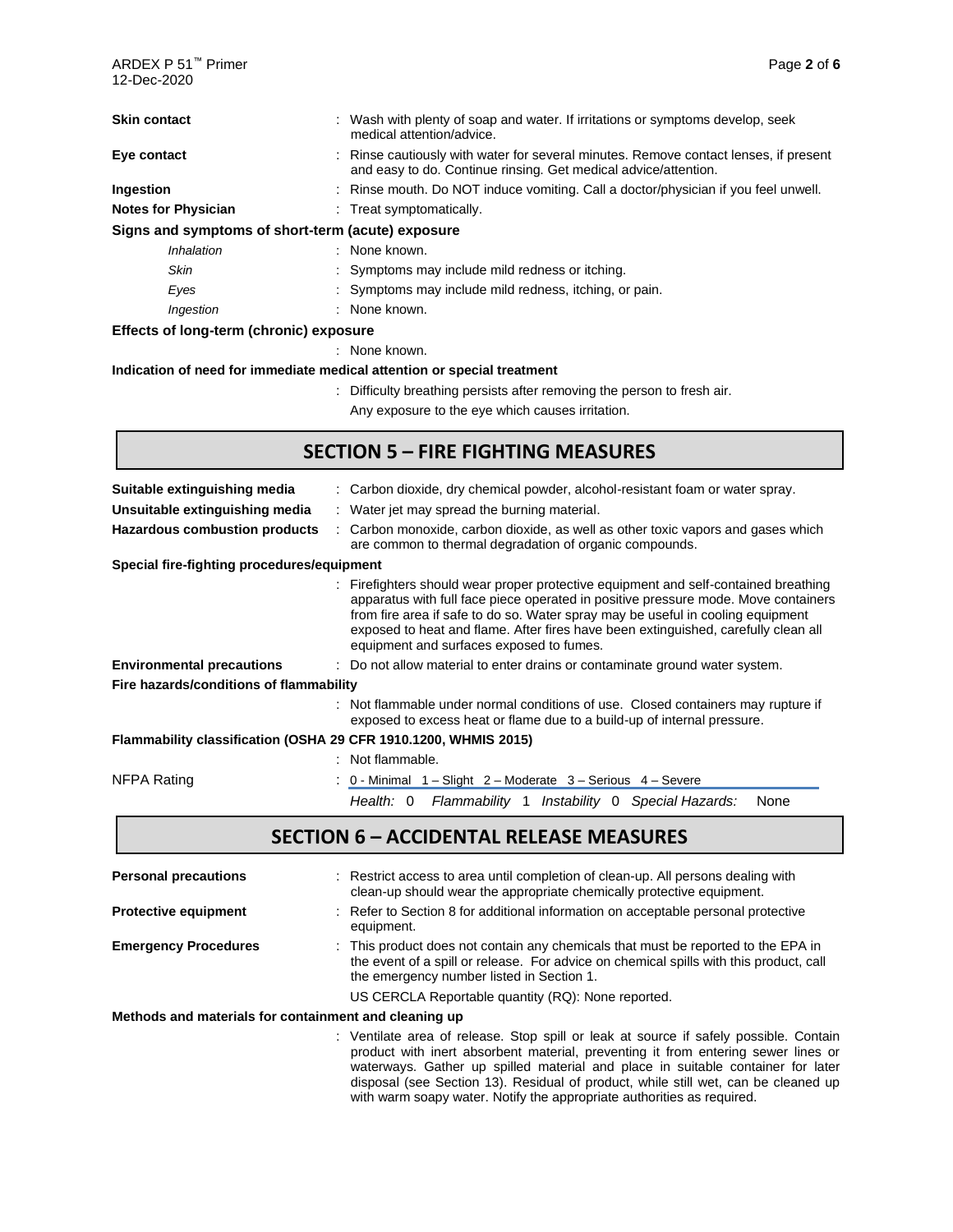| <b>Prohibited materials</b><br><b>Environmental precautions</b> | : None known.<br>Do not allow product to enter drains or waterways. Do not allow material to<br>contaminate ground water system.                                                                                                                                            |
|-----------------------------------------------------------------|-----------------------------------------------------------------------------------------------------------------------------------------------------------------------------------------------------------------------------------------------------------------------------|
| Reference to other sections                                     | : See Section 13 for disposal information.                                                                                                                                                                                                                                  |
|                                                                 | <b>SECTION 7 - HANDLING AND STORAGE</b>                                                                                                                                                                                                                                     |
| Safe handling procedures                                        | : Wear suitable protective equipment during handling. (See Section 8.) Observe<br>good hygiene standards. Use only with adequate ventilation. Wash thoroughly after<br>handling. Avoid contact with eyes, skin, or clothing. Keep container tightly closed.                 |
| <b>Storage requirements</b>                                     | : Store in a cool, dry, well-ventilated area. Store away from heat and open flame.<br>Avoid storing in direct sunlight. Store in original container. Keep tightly closed when<br>not in use. Do not reuse empty container without commercial cleaning or<br>reconditioning. |
| Incompatible materials                                          | : See Section 10.                                                                                                                                                                                                                                                           |
| Special packaging materials                                     | Always keep in containers made of the same materials as the supply container.                                                                                                                                                                                               |

## **SECTION 8 – EXPOSURE CONTROLS AND PERSONAL PROTECTION**

| <b>Permissible Exposure Limits</b>   | No exposure limits have been established for the product itself. Below are exposure<br>limits for the components in the product.                                                                                                                                                                                |      |            |                  |            |                 |
|--------------------------------------|-----------------------------------------------------------------------------------------------------------------------------------------------------------------------------------------------------------------------------------------------------------------------------------------------------------------|------|------------|------------------|------------|-----------------|
| Ingredients                          |                                                                                                                                                                                                                                                                                                                 | CAS# |            | <b>ACGIH TLV</b> |            | <b>OSHA PEL</b> |
|                                      |                                                                                                                                                                                                                                                                                                                 |      | <b>TWA</b> | <b>STEL</b>      | <b>PEL</b> | <b>STEL</b>     |
| No hazardous ingredients             |                                                                                                                                                                                                                                                                                                                 | N/Ap | N/Ap       | N/Ap             | N/Ap       | N/Ap            |
| <b>Engineering Controls</b>          | Use general or local exhaust ventilation to maintain air concentrations below<br>recommended exposure limits. Ventilation should effectively remove and prevent<br>buildup of any vapor generated from the handling of this product.                                                                            |      |            |                  |            |                 |
| <b>Personal Protection Equipment</b> |                                                                                                                                                                                                                                                                                                                 |      |            |                  |            |                 |
| Eye / face protection                | Chemical goggles or safety glasses, as appropriate for the job.                                                                                                                                                                                                                                                 |      |            |                  |            |                 |
| <b>Skin protection</b>               | : Wear gloves which are impervious to the material. Materials such as nitrile rubber<br>or Viton (fluorocarbon rubber) are recommended.                                                                                                                                                                         |      |            |                  |            |                 |
| <b>Body protection</b>               | Where extensive exposure to product is possible, use resistant coveralls, apron and<br>boots to prevent contact.                                                                                                                                                                                                |      |            |                  |            |                 |
| <b>Respiratory protection</b>        | Under normal conditions of use with adequate ventilation, respiratory protection<br>should not be necessary. If work process generates excessive quantities of vapor<br>or dust, or exposures in excess of any PEL, wear an appropriate organic vapor<br>respirator.                                            |      |            |                  |            |                 |
| Site safety equipment                | : An eyewash station and safety shower should be made available in the immediate<br>working area.                                                                                                                                                                                                               |      |            |                  |            |                 |
| General hygiene considerations       | : Avoid contact with eyes, skin and clothing. Avoid breathing vapors/dust. Do not eat,<br>drink or smoke when using this product. Upon completion of work, wash hands<br>thoroughly. Remove soiled clothing and wash it thoroughly before reuse. Clean all<br>equipment and clothing at end of each work shift. |      |            |                  |            |                 |

### **SECTION 9 – PHYSICAL AND CHEMICAL PROPERTIES**

| <b>Physical state</b>                |   | $:$ Liquid       | Appearance                                                      | : Light pink liquid            |
|--------------------------------------|---|------------------|-----------------------------------------------------------------|--------------------------------|
| Odor                                 |   | : Slightly sweet | Odor threshold                                                  | : N/Av                         |
| рH                                   |   | $: 7.6 - 8.2$    | <b>Specific gravity</b>                                         | : 1.036                        |
| <b>Boiling point</b>                 |   | : >100°C (212°F) | Coefficient of water/oil distribution                           | N/Av                           |
| <b>Melting/Freezing point</b>        |   | : N/Av           | Solubility in water                                             | : Miscible                     |
| Vapor pressure (mm Hg @ 20°C / 68°F) | ÷ | N/Av             | <b>Evaporation rate (n-Butyl acetate = 1)</b> $\therefore$ N/Av |                                |
| Vapor density $(Air = 1)$            |   | : N/Av           | Volatiles (% by weight)                                         | $: 55 - 60\%$ (includes water) |
| Volatile organic compounds (VOCs)    |   | 19.3 $q/L$       |                                                                 |                                |
| Particle size                        |   | N/Av             | <b>Flammability classification</b>                              | : Not flammable                |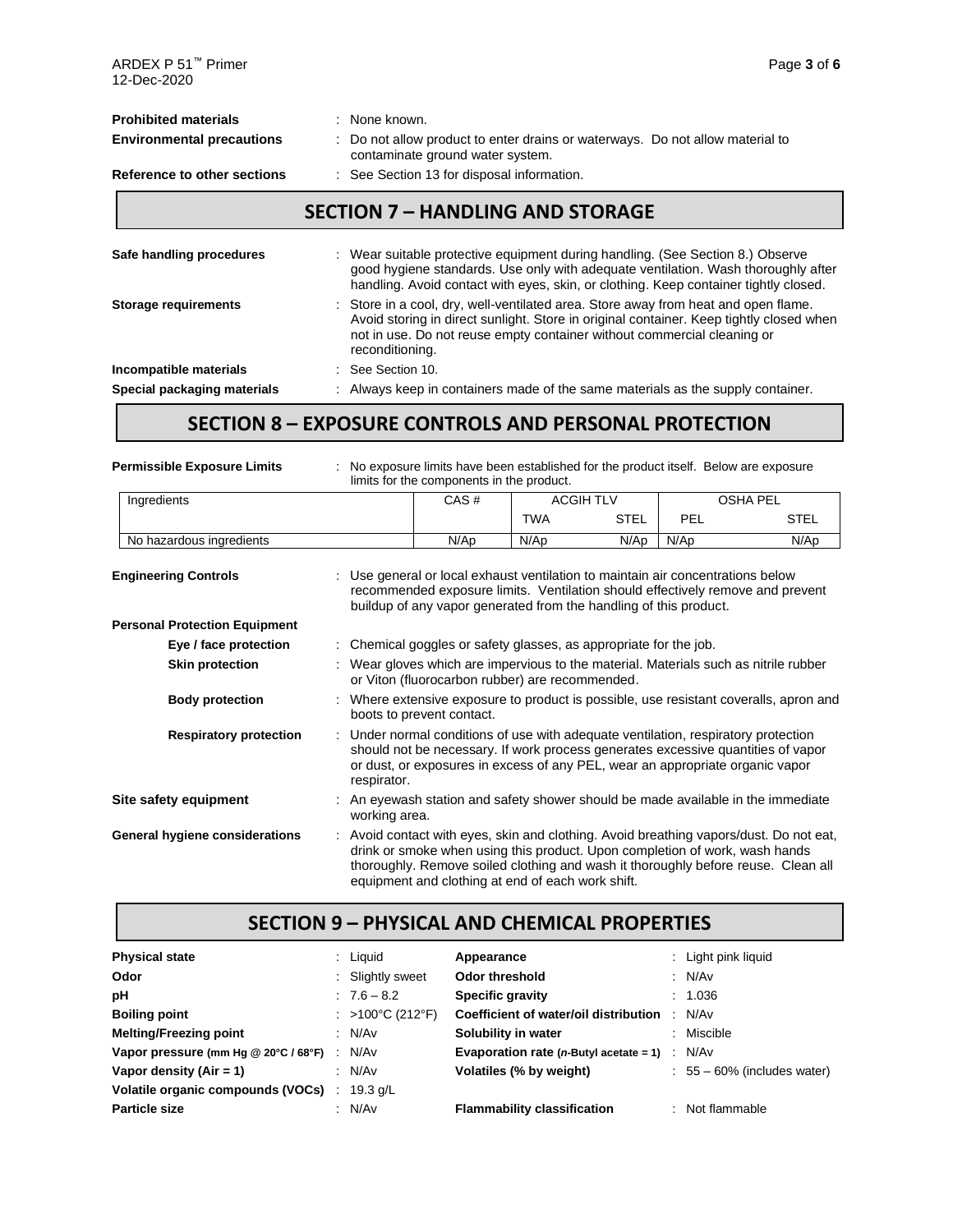| <b>Flash point</b>                                                  |  |          | : >93.3°C (>200°F) Lower flammable limit (% by vol) : Not available |  |                 |  |
|---------------------------------------------------------------------|--|----------|---------------------------------------------------------------------|--|-----------------|--|
| Flash point method                                                  |  |          | : Setaflash closed Upper flammable limit (% by vol) : Not available |  |                 |  |
| <b>Auto-ignition temperature</b>                                    |  | : N/Av   | Decomposition temperature                                           |  | : Not available |  |
| <b>Viscosity</b>                                                    |  | : $N/Av$ | <b>Oxidizing properties</b>                                         |  | : Not available |  |
| Explosion data: Sensitivity to mechanical impact / static discharge |  |          |                                                                     |  |                 |  |
|                                                                     |  |          |                                                                     |  |                 |  |

**:** Not expected to be sensitive to mechanical impact or static discharge.

### **SECTION 10 – REACTIVITY AND STABILITY INFORMATION**

| <b>Reactivity</b>                      | : Not reactive.                                                                                                                                                                                                              |
|----------------------------------------|------------------------------------------------------------------------------------------------------------------------------------------------------------------------------------------------------------------------------|
| <b>Stability</b>                       | : Stable under the recommended storage and handling conditions prescribed.                                                                                                                                                   |
| <b>Hazardous reactions</b>             | : Hazardous polymerization does not occur.                                                                                                                                                                                   |
| <b>Conditions to avoid</b>             | $\therefore$ Extreme heat.                                                                                                                                                                                                   |
| Materials to avoid and incompatibility |                                                                                                                                                                                                                              |
|                                        | : Strong oxidizing agents.                                                                                                                                                                                                   |
| Hazardous decomposition products       |                                                                                                                                                                                                                              |
|                                        | the March of the Constantinent and the Constantinent of the Constantinent of the Constantinent of the Constantinent of the Constantinent of the Constantinent of the Constantinent of the Constantinent of the Constantinent |

: None known, refer to hazardous combustion products in Section 5.

## **SECTION 11 – TOXICOLOGICAL INFORMATION**

| Routes of exposure                                                                                                                                                                               | : Inhalation: YES                                                                                                                                                                                                          | Skin Absorption: NO Skin and Eyes: Yes Ingestion: YES |  |      |                |  |  |  |  |
|--------------------------------------------------------------------------------------------------------------------------------------------------------------------------------------------------|----------------------------------------------------------------------------------------------------------------------------------------------------------------------------------------------------------------------------|-------------------------------------------------------|--|------|----------------|--|--|--|--|
| <b>Symptoms of exposure</b>                                                                                                                                                                      | : See Section 4.                                                                                                                                                                                                           |                                                       |  |      |                |  |  |  |  |
| <b>Calculated Acute Toxicity Estimates for the Product</b>                                                                                                                                       |                                                                                                                                                                                                                            |                                                       |  |      |                |  |  |  |  |
| <i>Inhalation</i>                                                                                                                                                                                | $\therefore$ > 40 mg/L                                                                                                                                                                                                     |                                                       |  |      |                |  |  |  |  |
| Oral                                                                                                                                                                                             | > 10000 mg/kg                                                                                                                                                                                                              |                                                       |  |      |                |  |  |  |  |
| Dermal                                                                                                                                                                                           | > 4000 mg/kg                                                                                                                                                                                                               |                                                       |  |      |                |  |  |  |  |
| <b>Toxicological data</b>                                                                                                                                                                        | See below for individual ingredient acute toxicity data.                                                                                                                                                                   |                                                       |  |      |                |  |  |  |  |
|                                                                                                                                                                                                  | LC50(4 hr)                                                                                                                                                                                                                 |                                                       |  | LD50 |                |  |  |  |  |
| Ingredients                                                                                                                                                                                      | Inhalation, rat                                                                                                                                                                                                            | Oral, rat                                             |  |      | Dermal, rabbit |  |  |  |  |
| No hazardous ingredients.                                                                                                                                                                        | N/Av                                                                                                                                                                                                                       | N/Av                                                  |  |      | N/Av           |  |  |  |  |
| Skin corrosion or irritation<br>Serious eye damage / eye irritation<br>Respiratory or skin sensitization<br>Germ cell mutagenicity<br><b>Carcinogenic status</b><br><b>Reproductive toxicity</b> | : May cause mild irritation to skin.<br>: May cause mild, temporary irritation to eyes.<br>: None known.<br>: None known.<br>: No components are classified as carcinogenic by IARC, ACGIH, NTP, or OSHA.<br>: None known. |                                                       |  |      |                |  |  |  |  |
| <b>Specific Target Organ Toxicity, Single Exposure</b>                                                                                                                                           |                                                                                                                                                                                                                            |                                                       |  |      |                |  |  |  |  |
|                                                                                                                                                                                                  | : None known.                                                                                                                                                                                                              |                                                       |  |      |                |  |  |  |  |
| <b>Specific Target Organ Toxicity, Repeated Exposure</b>                                                                                                                                         |                                                                                                                                                                                                                            |                                                       |  |      |                |  |  |  |  |
|                                                                                                                                                                                                  | : None known.                                                                                                                                                                                                              |                                                       |  |      |                |  |  |  |  |
| <b>Aspiration hazard</b>                                                                                                                                                                         | None known.                                                                                                                                                                                                                |                                                       |  |      |                |  |  |  |  |
| <b>Additional information</b>                                                                                                                                                                    | : N/Av                                                                                                                                                                                                                     |                                                       |  |      |                |  |  |  |  |

### **SECTION 12 – ECOLOGICAL INFORMATION**

Environmental effects : The product should not be allowed to enter drains or water courses or be deposited where it can affect ground or surface waters.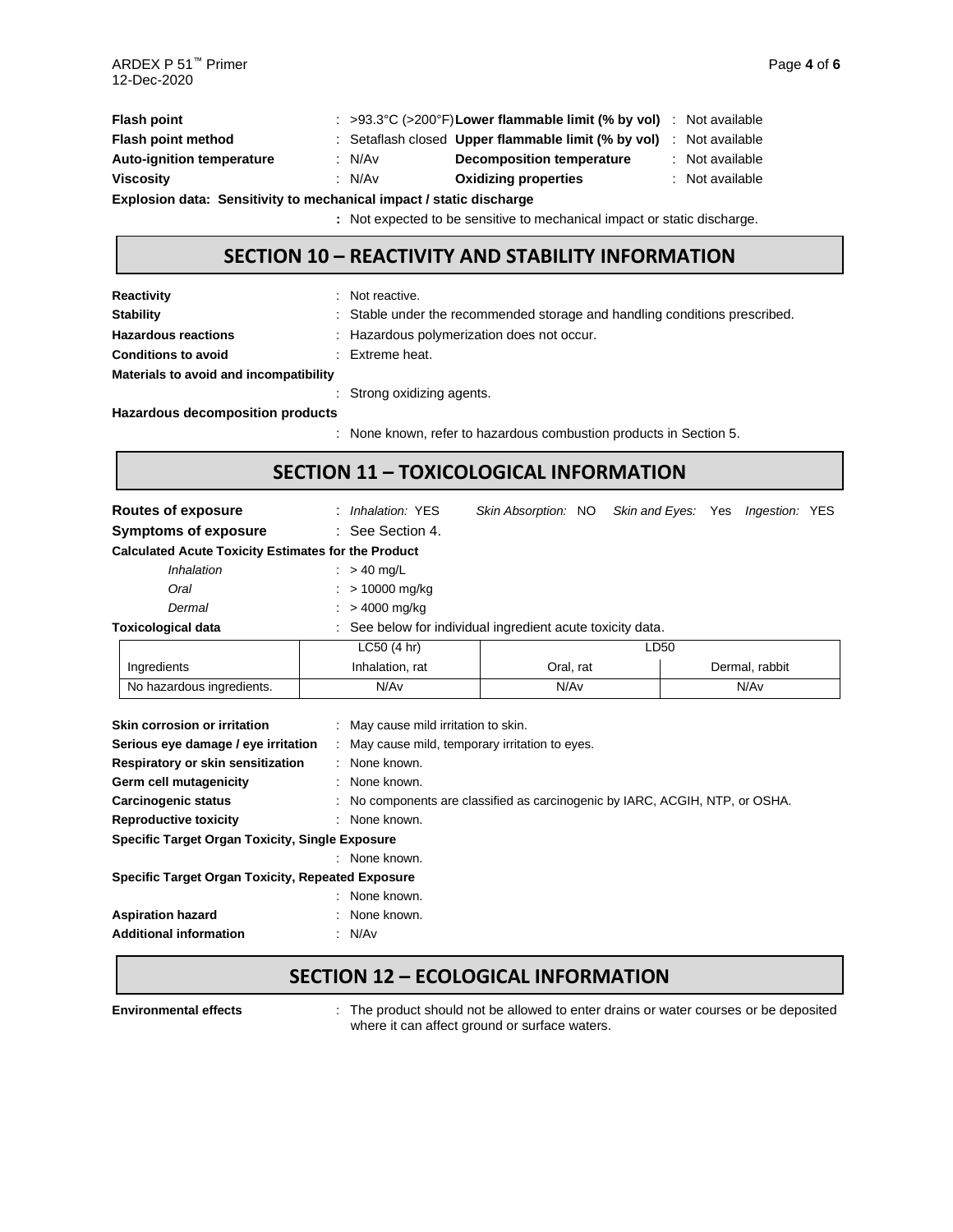| <b>Ecotoxicity</b>               | : No data available. |
|----------------------------------|----------------------|
| <b>Biodegradability</b>          | : No data available. |
| <b>Bioaccumulative potential</b> | : No data available. |
| <b>Mobility in soil</b>          | : No data available. |
| <b>PBT and vPvB assessment</b>   | : No data available. |
| Other adverse effects            | : No data available. |

#### **SECTION 13 – DISPOSAL CONSIDERATION**

| Handling for disposal      | : Handle waste according to recommendations in Section 7.                                                                                                                                     |
|----------------------------|-----------------------------------------------------------------------------------------------------------------------------------------------------------------------------------------------|
| <b>Methods of disposal</b> | : Dispose in accordance with all applicable federal, state, provincial and local<br>regulations. Contact your local, state, provincial or federal environmental agency<br>for specific rules. |
| Packaging                  | : Handle contaminated packaging in the same manner as the product.                                                                                                                            |
| <b>RCRA</b>                | : For disposal of unused or waste material, check with local, state and federal<br>environmental agencies.                                                                                    |

### **SECTION 14 – TRANSPORTATION INFORMATION**

| Regulatory<br><b>Information</b>               | UN<br><b>Number</b> | <b>Shipping Name</b>                                                    | Class       | <b>Packing</b><br>Group | Label       |
|------------------------------------------------|---------------------|-------------------------------------------------------------------------|-------------|-------------------------|-------------|
| <b>TDG</b>                                     | <b>None</b>         | This product is not regulated according to Canadian<br>TDG regulations. | <b>None</b> | <b>None</b>             | <b>None</b> |
| <b>TDG</b><br>Additional<br><b>Information</b> | <b>None</b>         |                                                                         |             |                         |             |
| <b>49 CFR/DOT</b>                              | <b>None</b>         | This product is not regulated according to US DOT<br>regulations.       | <b>None</b> | <b>None</b>             | <b>None</b> |
| <b>49 CFR/DOT</b><br>Additional<br>Information | <b>None</b>         |                                                                         |             |                         |             |

# **SECTION 15 – REGULATORY INFORMATION**

#### **Canadian Information:**

This product has been classified according to the hazard criteria of the Hazardous Products Regulations (HPR). This SDS contains all of the information required by the HPR.

Canadian Environmental Protection Act (CEPA) information: All ingredients listed appear on either the Domestic Substances List (DSL) or the Non- Domestic Substances List (NDSL).

#### **US Federal Information:**

TSCA: All ingredients appear on the Toxic Substances Control Act (TSCA) inventory.

CERCLA Reportable Quantity (RQ) (40 CFR 117.302): None reported.

SARA TITLE III: Sec. 302, Extremely Hazardous Substances, 40 CFR 355: No Extremely Hazardous Substances are present in this material.

SARA TITLE III: Sec. 311 and 312, SDS Requirements, 40 CFR 370 Hazard Classification: Not Hazardous.

SARA TITLE III: Sec. 313, Toxic Chemicals Notification, 40 CFR 372: This product is not subject to SARA notification requirements, since it does not contain any Toxic Chemical constituents above *de minimus* concentrations.

#### **U.S. State Right To Know Laws**

California Proposition 65**:** See product label for information regarding Proposition 65.

Other State Right to Know Laws:

| Ingredients and State<br>Right-to-Know<br>Law status | $N^{\circ}$<br>CAS             | CА | MΑ | MN  | NJ  | <b>NY</b> | DA  | RI                         |
|------------------------------------------------------|--------------------------------|----|----|-----|-----|-----------|-----|----------------------------|
| 2-(2-butoxyethoxy) ethyl acetate                     | $\rightarrow$<br>124-<br>7 - 4 | No | No | No. | Yes | No        | ∨es | $\mathsf{v}_{\mathsf{es}}$ |